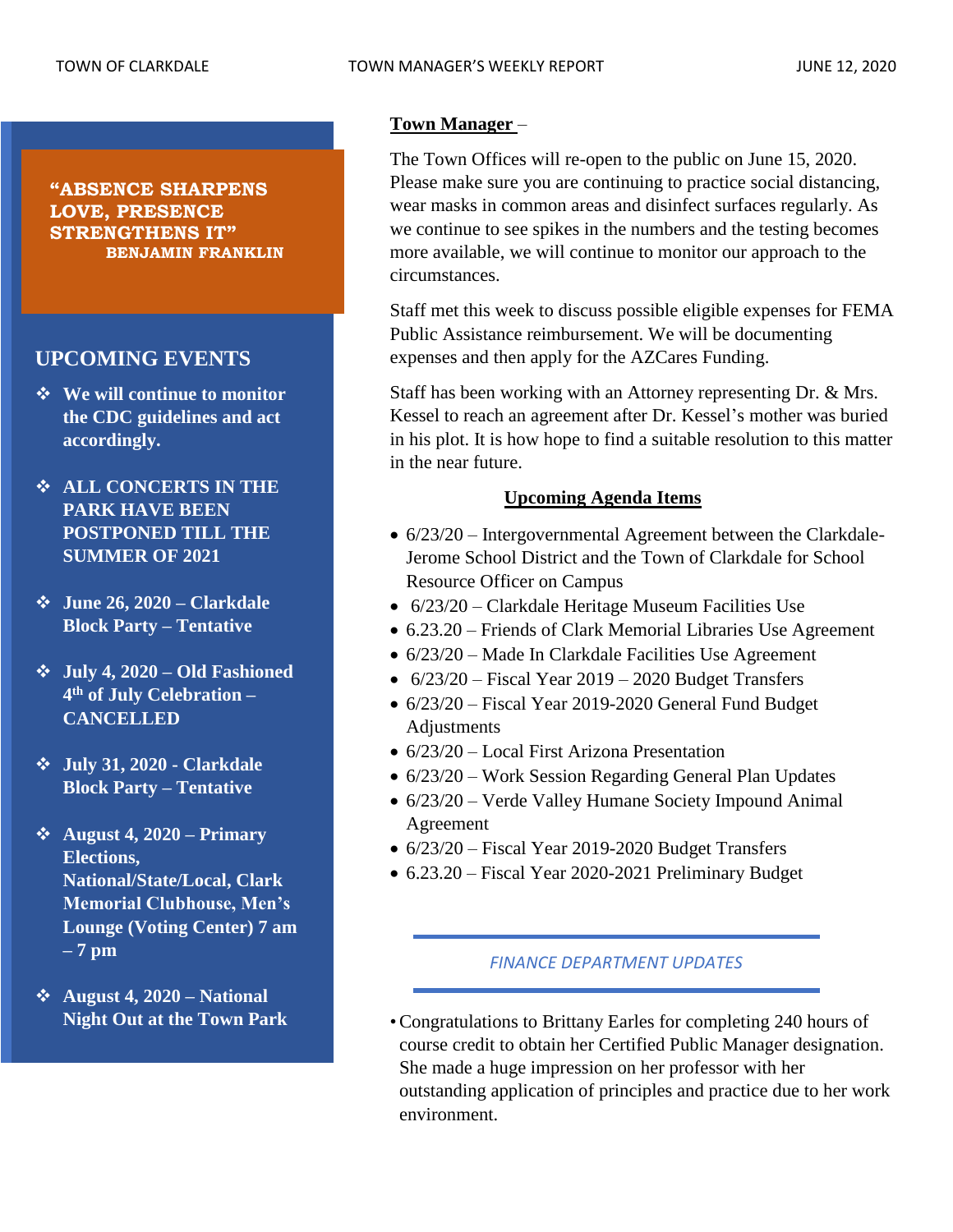With offices reopening soon, a reminder to Staff on the Town's reopening protocols:

- Maintain social distancing of at least six feet whenever possible.
- Encourage citizens to conduct business remotely whenever possible.  $\bullet$
- Masks should be worn at all times in common areas or when social distancing cannot be  $\bullet$ maintained.
- Use hand sanitizer when you enter a building. Sanitizer should be alcohol-based, with greater than 60% ethanol or 70% isopropanol.
- Wash your hands with soap and water frequently throughout the day for at least 20 seconds. Hand sanitizer can be used if soap and water are not accessible.
- Contact Maher Hazine if your department is in need of masks, sanitizer or cleaning products.
- If you are feeling sick, STAY HOME and contact your manager. We would much rather be safe than sorry!

# Yavapai County COVID-19 Update 6/12/2020 10:00:00 AM

| <b>Yavapai County</b><br>Deaths: 7 Recoveries: 194<br><b>Confirmed Cases: 368</b>                                                                                                                                                                                                                                           |                                                                                                            |                                                                                                                                                                                                                                                                                                                                                                                                                                                                  | Arizona<br>Cases: 32918 Deaths: 1144                                                                                                                                                                                                                                                                     |
|-----------------------------------------------------------------------------------------------------------------------------------------------------------------------------------------------------------------------------------------------------------------------------------------------------------------------------|------------------------------------------------------------------------------------------------------------|------------------------------------------------------------------------------------------------------------------------------------------------------------------------------------------------------------------------------------------------------------------------------------------------------------------------------------------------------------------------------------------------------------------------------------------------------------------|----------------------------------------------------------------------------------------------------------------------------------------------------------------------------------------------------------------------------------------------------------------------------------------------------------|
| <b>Yavapai Case Locations</b><br>Camp Verde<br>Chino Valley*<br>Cottonwood<br>Dewey*<br>Mayer*<br>Paulden<br>Prescott*<br>Prescott Valley*<br>Sedona<br><b>Other Quad Cities</b><br><b>Other Verde</b><br><b>Unknown</b><br>* Mingus Mtn Academy 122<br>* Mingus Recoveries<br><b>Students</b><br><b>Staff</b><br>Community | 22<br>11<br>32<br>12<br>14<br>$\mathbf{7}$<br>56<br>51<br>22<br>$\overline{7}$<br>12<br>0<br>92<br>27<br>3 | <b>Yavapai Tests</b><br><b>Total Tested</b><br>14127<br>Negative<br>13759<br>97.4%<br><b>Positive</b><br>368<br><b>Hospitalizations</b><br>YRMC2<br>0 PUI (West Campus)<br>0 PUI (East Campus)<br>VVMC <sub>0</sub><br>6 PUI<br><b>VA</b><br>0 PUI<br>- 1<br>* A PUI is an in-patient who has<br>been admitted for care that has<br>been tested for COVID-19 with<br>results still pending.<br>* These numbers are only<br>COVID-19 related<br>hospitalizations. | Yavapai Case Details<br>Count<br>Age<br>0 to $\overline{12}$<br>13<br>$13 \text{ to } 17$<br>95<br>18 to 24<br>29<br>$\overline{25}$ to $\overline{34}$<br>37<br>$35$ to 44<br>33<br>45 to 54<br>39<br>45<br>55 to 64<br>65 to 74<br>51<br>75 to 84<br>20<br>$85 +$<br>6<br>Female<br>244<br>Male<br>124 |

[Testing Sites in Yavapai County](https://www.yavapai.us/Portals/39/COVID-19/TestingSitesinYavapaiCounty.pdf)

[Emergency Operations Center Personal Protection Equipment \(PPE\) Donations](http://www.yavapai.us/Portals/39/PPE%20Donations.pdf)

[Yavapai County Community Health Services' COVID-19 Resources for Reopening](https://www.yavapai.us/chs/COVID-19) *Please refer to Governor Ducey's website for reopening timelines: <https://azgovernor.gov/>*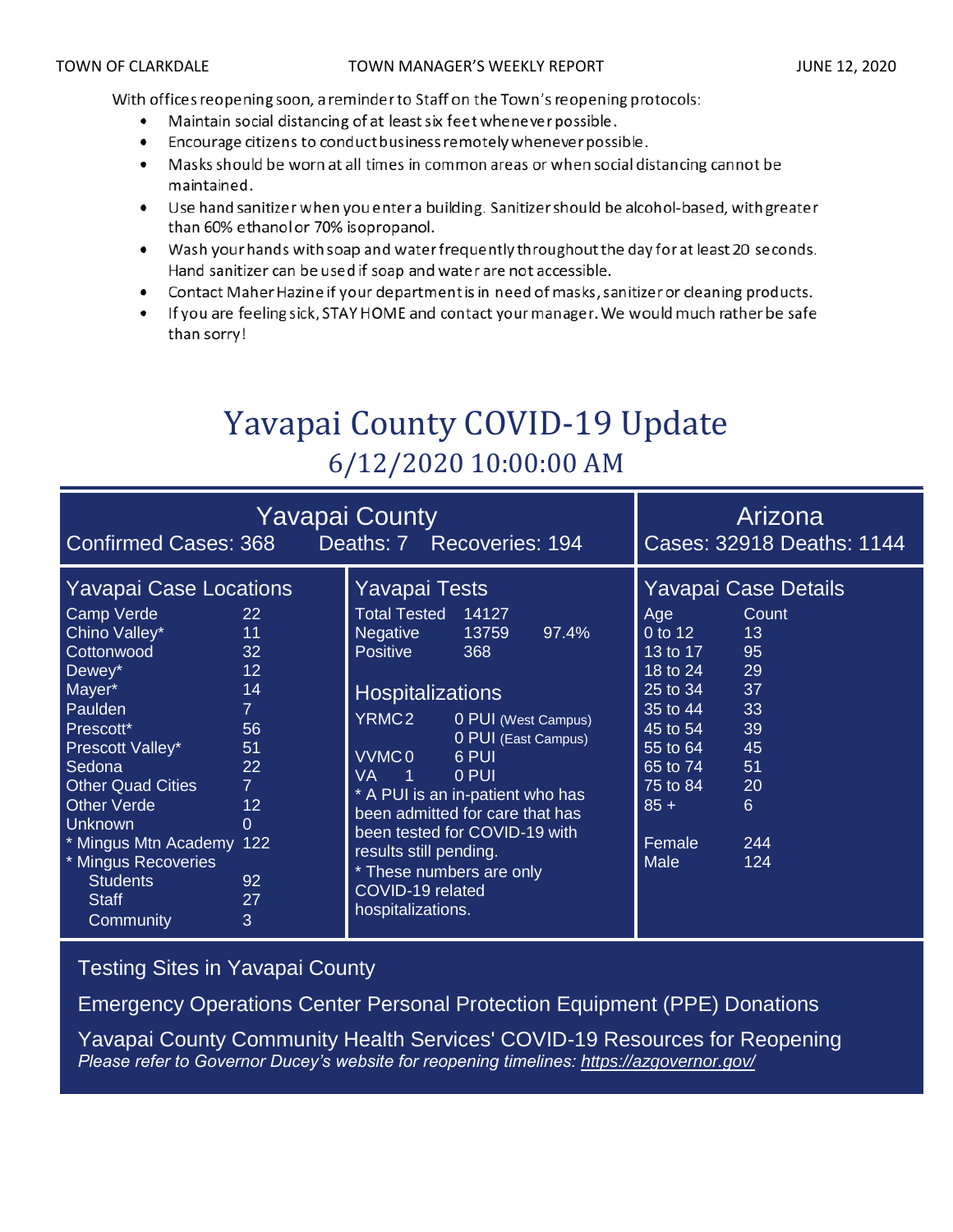### *PARKS & RECREATION DEPARTMENT UPDATES*

Parks and Recreation Event, Program and Activity Reports –

- The Parks and Recreation Survey is gathering some great public input for the future of parks and recreation in Clarkdale. We are currently at 166 respondents and feel that a majority of the people are responding to the survey link on Facebook. There have been no calls to complete the survey via phone at this time. Staff has decided to extend the survey deadline to June 28th so that it can be promoted in Small Talk to reach some of our older population, giving them the opportunity to call in to complete their survey.
- The pickleball equipment box at Centerville Park is up and running again. New equipment has been purchased and the public can now call to get the box code to access the nets, paddles, and balls. Users are advised to play at their own risk. Pickleball Learn and Play at Centerville Park will resume sometime in July if all goes well.

### Facility Rental Updates –

Staff is working on the annual facility reimbursement agreements for:

- o Made in Clarkdale
- o Friends of Clark Memorial Library
- o Clarkdale Historical Society and Museum

These agreements will be on the June 23 agenda for Council approval.

Liaison Reports on Partner Agencies -

• Clark Memorial Library- The library will be open to the public beginning June 15th. Hours of operation will be as follows: Monday-Thursday 1pm-5:30pm, Friday 8am-Noon by appointment. The number of people and amount of time in the library will be limited but all services will be available including; notary, computers, printing and faxing. Guidelines will be posted on the door. To make an appointment folks can call the library at (928) 634-5423. Online resources can be accessed at www.ycfld.org. In addition, story time and fun activity videos are available on the Library District's Facebook page www.facebook.com/YCFLD/ and the Summer Reading program is available at yavapaicountyreads.azsummerreading.org.

Local wildlife relocated in an ecologically sensitive manner out of library: 1 Townsend's Big eared Bat (Corynorhinus townsendii).

Social Media –

Social Media Posts: 6/8/2020 - 10 Year Parks and Recreation Survey Update 6/9/2020 - Verde Canyon Railroad Back 7/1 Post 6/10/2020 - Census Post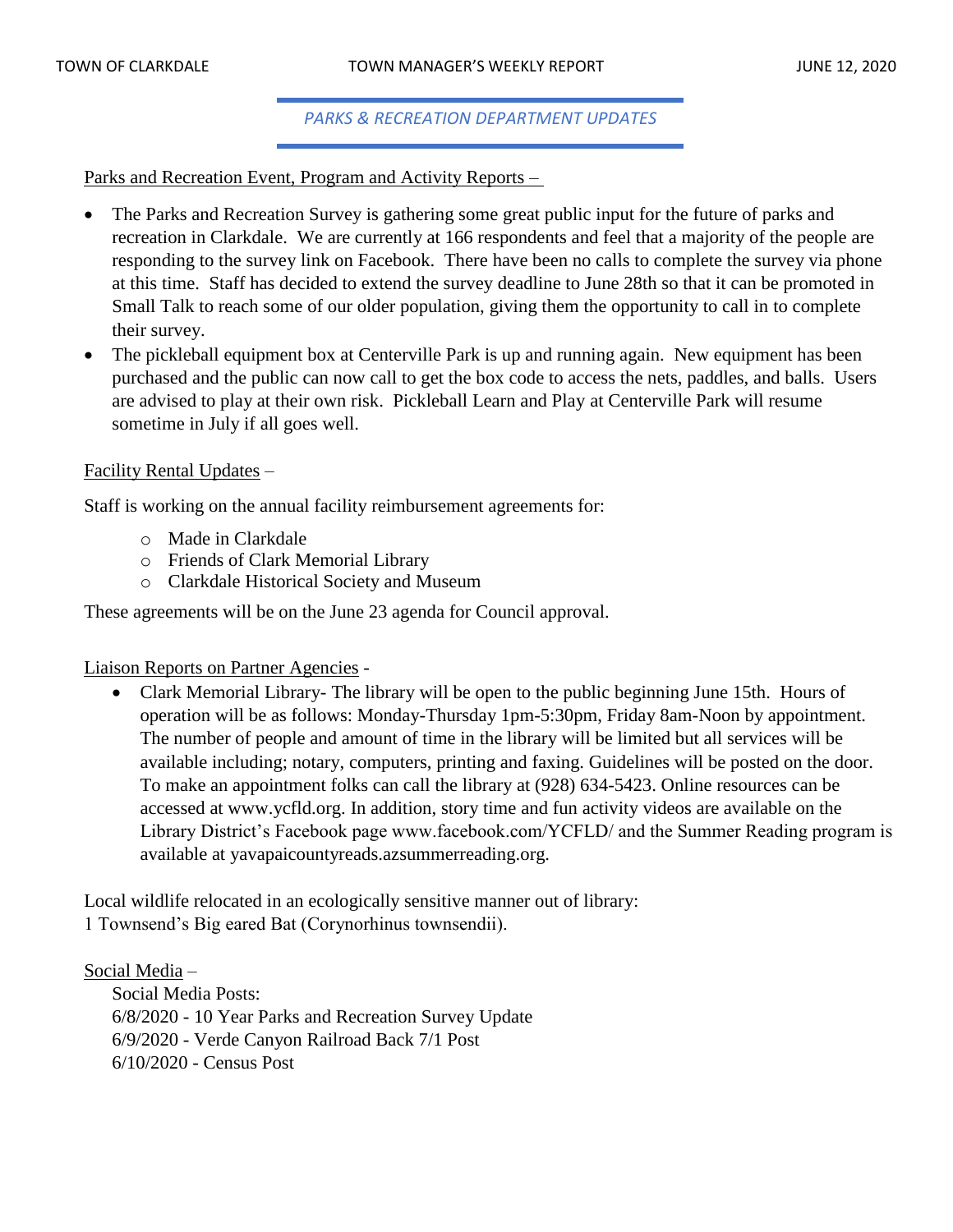# *COMMUNITY DEVELOPMENT DEPARTMENT UPDATES*

- Mike Gray passed his IRC Exam. We know how two (2) residential inspectors.
- Code Enforcement No complaints received this week.
- United Verde Soil Program Mike Gray is getting acquainted with the soil remediation inspection process and will be attending on future inspections.
- Trails CDD volunteer and trails-enthusiast Felicia Coates has joined the team to research and apply for grants that will help provide walkable, bike-able, "horse-able" routes in and around Clarkdale. <https://www.alltrails.com/explore/trail/us/arizona/blowout-wash>
- Census 2020 As of Wednesday, June 10, 57.9% of Clarkdale's households have responded to the 2020 Census. The rest of our state is catching up to us at 57.2%. National response is 60.8%, but many homes in historic areas of Clarkdale that do not receive US Mail have not been counted yet. Census enumerators will visit these homes starting this month.
- Staff is working with a master gardener/botanical consultant on some specific requests for plantings that do not appear on the Town's Approved Plant List but may meet the intended criteria of low water use, native and non-invasive plants.

| <b>ITEM</b>              | <b>DETAILS</b>                          | <b>FEE</b> |
|--------------------------|-----------------------------------------|------------|
|                          | 00791 - CANDY GEMMILL PHOTOGRAPHY, LLC  | \$30.00    |
|                          | 00173 - HIGH DESERT APARTMENTS          | \$30.00    |
|                          | 00171 - YAVAPAI FENCE INC               | \$30.00    |
|                          | 00105 - HERB'S TRUCK & AUTO REPAIR      | \$30.00    |
|                          | 01111 - PURELY SPLENDID LLC             | \$30.00    |
|                          | 00853 - STANLEY STEEL STRUCTURES, LLC   | \$30.00    |
|                          | 01103 - RAYBURN CONTRACTING LLC         | \$30.00    |
|                          | 00797 - TIERRA VERDE BUILDERS           | \$30.00    |
|                          | 01107 - KALIKA'S AIR B&B                | \$30.00    |
|                          | 00958 - PRECISION STRUCTURAL CONCRETE   | \$30.00    |
|                          | 00149 - LIBERTY COOLING & HEATING INC   | \$30.00    |
| <b>BUSINESS LICENSES</b> | 00751 - KEVIN KELLER AIR B&B            | \$30.00    |
|                          | 00979 - KP VENTURES WELL DRILLING       | \$30.00    |
|                          | 00271 - WHITE BEAR CONTRACTING, INC     | \$30.00    |
|                          | 00070 - B&W FIRE SECURITY SYSTEMS, LLC  | \$30.00    |
|                          | 00785 - BIDDLE POOL SPA PATIO, LLC      | \$30.00    |
|                          | 01101 - USA ENVIRONMENT LP              | \$30.00    |
|                          | 01123 - BEAR MOUNTAIN BRICKLAYERS LLC   | \$30.00    |
|                          | 00648 - A EARLES CONSTRUCTION LLC       | \$30.00    |
|                          | 00023 - BW ROGERS ELECTRICAL CONTRACTOR | \$30.00    |
|                          | 00266 - BEHMER ROOFING & SHEET METAL    | \$30.00    |
|                          | 00731 - SMART WINDOW CREATIONS INC      | \$30.00    |
|                          | 00826 - SMART VISIONS SEDONA, LLC       | \$30.00    |

### **Weekly Cash Report**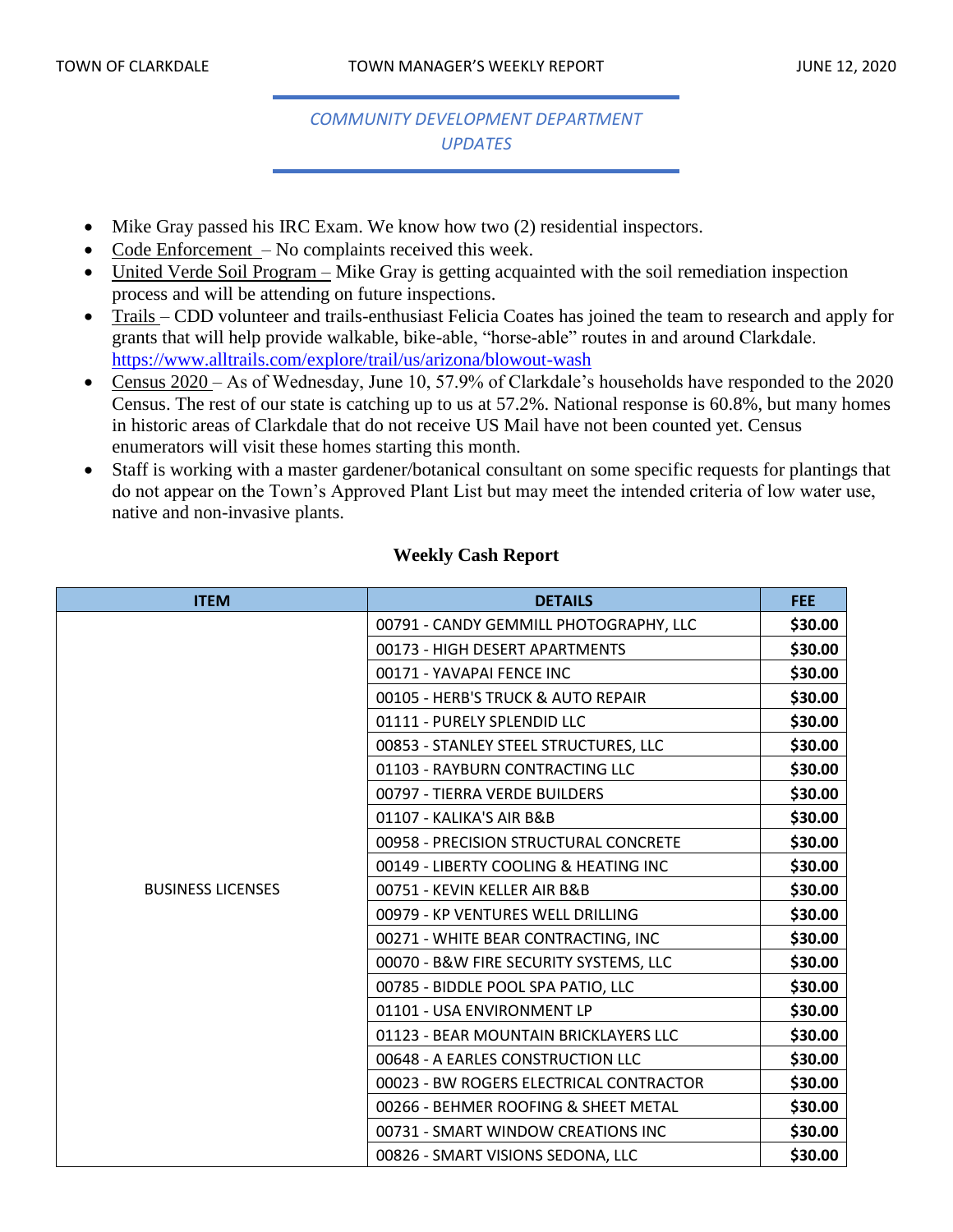| <b>TOWN OF CLARKDALE</b> | TOWN MANAGER'S WEEKLY REPORT          | <b>JUNE 12, 2020</b> |
|--------------------------|---------------------------------------|----------------------|
|                          | 00194 - HALE'S ROOFING COMPANY INC    | \$30.00              |
|                          | 00325 - PUR SOLAR, INC                | \$30.00              |
|                          | 01068 - EVANS MACHINING SOLUTIONS LLC | \$30.00              |
|                          | 00989 - S&M ELECTRIC INC.             | \$30.00              |
|                          | 00235 - MINGUS SELF STORAGE           | \$30.00              |
|                          | 00804 - RAIN SPIRIT RV RESORT         | \$30.00              |
|                          | 00398 - ST. THOMAS EPISCOPAL CHURCH   | \$30.00              |
|                          | 00621 - DALTON'S AC HEATING & REFRIG  | \$30.00              |
|                          | 00667 - KAT'S VALLEY VIEW INN         | \$30.00              |
|                          | 092684 - DECK / 1391 LYNDA AVE        | \$25.00              |
| <b>BUILDING PERMITS</b>  | 092657 - GRADING / 1700 TAVASCI RD    | \$122.00             |
|                          | 092687 - DECK / 1120 FIRST SOUTH ST   | \$50.00              |
|                          |                                       | \$1,157.00           |

*POLICE DEPARTMENT UPDATES*

### **Major incidents reported to the department for the week of 6/3through 6/9/20:**

- 6/5/20 Officer Deming handled a domestic dispute between a husband and wife in Foothills Terrace. The man was cited and released for disorderly conduct per domestic violence and criminal damage per domestic violence. The couple was separated for the night. Lead Officer Brundridge assisted.
- 6/5/20 Sgt. Candelaria, Officer Fricke and Officer Godina responded to a domestic violence situation in the River neighborhood. The female suspect fled the scene and has not been located. She faces arrest on criminal damage and disorderly conduct per domestic violence charges.
- 6/5/20 Officer Deming arrested a man for assault, disorderly conduct, and threats following an altercation at an apartment complex. The man was verbally and physically belligerent and made

| <b>Total Calls</b>                           | 42 |
|----------------------------------------------|----|
| <b>Calls Criminal in Nature</b>              | 6  |
| <b>Traffic Stops</b>                         |    |
| Citations                                    |    |
| Warnings                                     | 6  |
| $Citations - non-traffic$                    | 3  |
| <b>Requests for Citizen Assistance</b>       |    |
| <b>Animal Problems</b>                       | 4  |
| Requests by Other Agencies<br>for Assistance | 5  |
| Responses to Calls at the RAPs               | 3  |
| <b>Domestic Violence Calls</b>               | 3  |

vague threats directed at the police. Officer Fricke, Sgt. Smith, and Sgt. Candelaria assisted.

- 6/6/20 Officer Deming handled a verbal dispute between a couple in Mingus Shadows with young children in the house. The couple was separated for the night and no one was cited.
- 6/7/20 Officer Lohman arrested a man in Centerville for aggravated assault per domestic violence after he pushed his mother-in-law and child and was verbally abusive to his family. No one was injured.
- 6/7/20 Officer Guth responded to a domestic violence situation involving the same man who arrested on 6/5 for assault and disorderly conduct at an apartment complex. The man was arrested for four counts of endangerment and disorderly conduct per domestic violence. There were three young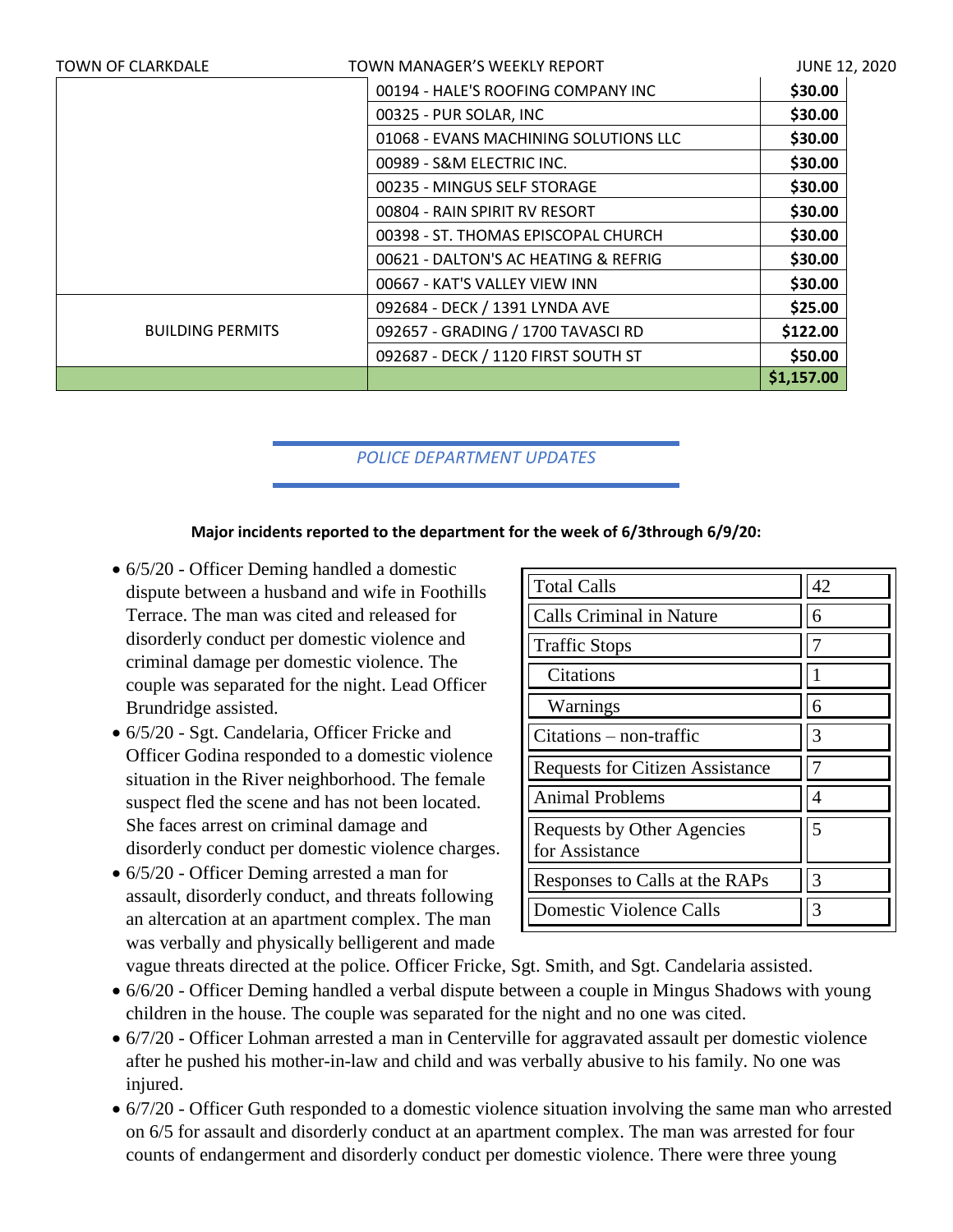#### TOWN OF CLARKDALE TOWN MANAGER'S WEEKLY REPORT TOWN OF CLARKDALE

children in the house. The man again made threats toward the police. As part of his release conditions, his firearms were taken for safekeeping by Lead Officer Brundridge and Officer Guth.5/31/20 -Officer Guth arrested a male suspect for disorderly conduct per domestic violence following a disturbance at an apartment complex. Sergeant Candelaria assisted.

- 6/2/20 Officer Guth, Lead Officer Brundridge, and Sergeant Candelaria handled a domestic violence, suicide, turned suicide by cop, suspect with a firearm on Broadway Road. The man was arrested for felony prohibited possessor per domestic violence and disorderly conduct per domestic violence. The suspect reportedly has ties to the Mexican Mafia. The patrol officer out of Maricopa County is hoping to revoke his parole.
- 6/3/20 YCSO spotted a vehicle reported stolen out of Jerome traveling on Tuzigoot Road. Officer Godina had a hunch the vehicle was heading to 89A via Centerville. Officer Lohman spotted the vehicle soon after on 89A and he followed it into Cottonwood, where he and Officer Godina stopped it, arresting the driver and passenger on outstanding felony warrants.

# Calls at the RAPS

- 6/5/20 Lead Officer Brundridge was called to TAPCO for a man who was locked in. No one was there when he arrived.
- 6/7/20 Officer Deming and Sgt. Candelaria received a call for a kayaker in trouble on the river. They found the woman at Tuzigoot RAP. Her kayak had deflated about a mile above the RAP. She was okay and declined medical attention.
- 6/10/ The special event group camping at TAPCO RAP called to report a suspicious person and vehicle. Officer Guth checked it out; it happened to be a latecomer to the camp.

# Notable Events

- 6/6/20 Officer Godina and Officer Fricke joined a "parade" for a four-year-old girl's birthday.
- 6/6/20 Chief Taylor, Officer Godina, Officer Fricke, Sgt. Candelaria, and Det. Johnston, along with some of his GIITEM colleagues, waited in readiness in case of any problems at the protest in Jerome. They were not needed in Jerome; it was a peaceful event.
- 6/8 Chief Taylor and Sgt. Candelaria met with Chief Huigbretse of Yavapai-Apache Police Department to discuss agency assists and funding.

*PUBLIC WORKS/PUBLIC UTILITIES UPDATES*

- The work on Broadway is progressing on schedule. The contractor has shifted their work to the South Side of the Broadway project. They are scheduled for completion by the end of June.
- Work at the arsenic plant has been completed. The plant will be monitored and re-evaluated in a few weeks.
- The waterline for the Yavapai Nation has been completed and accepted. We received a check from the YAN for the Water Capacity Fee in the amount of \$97,524.